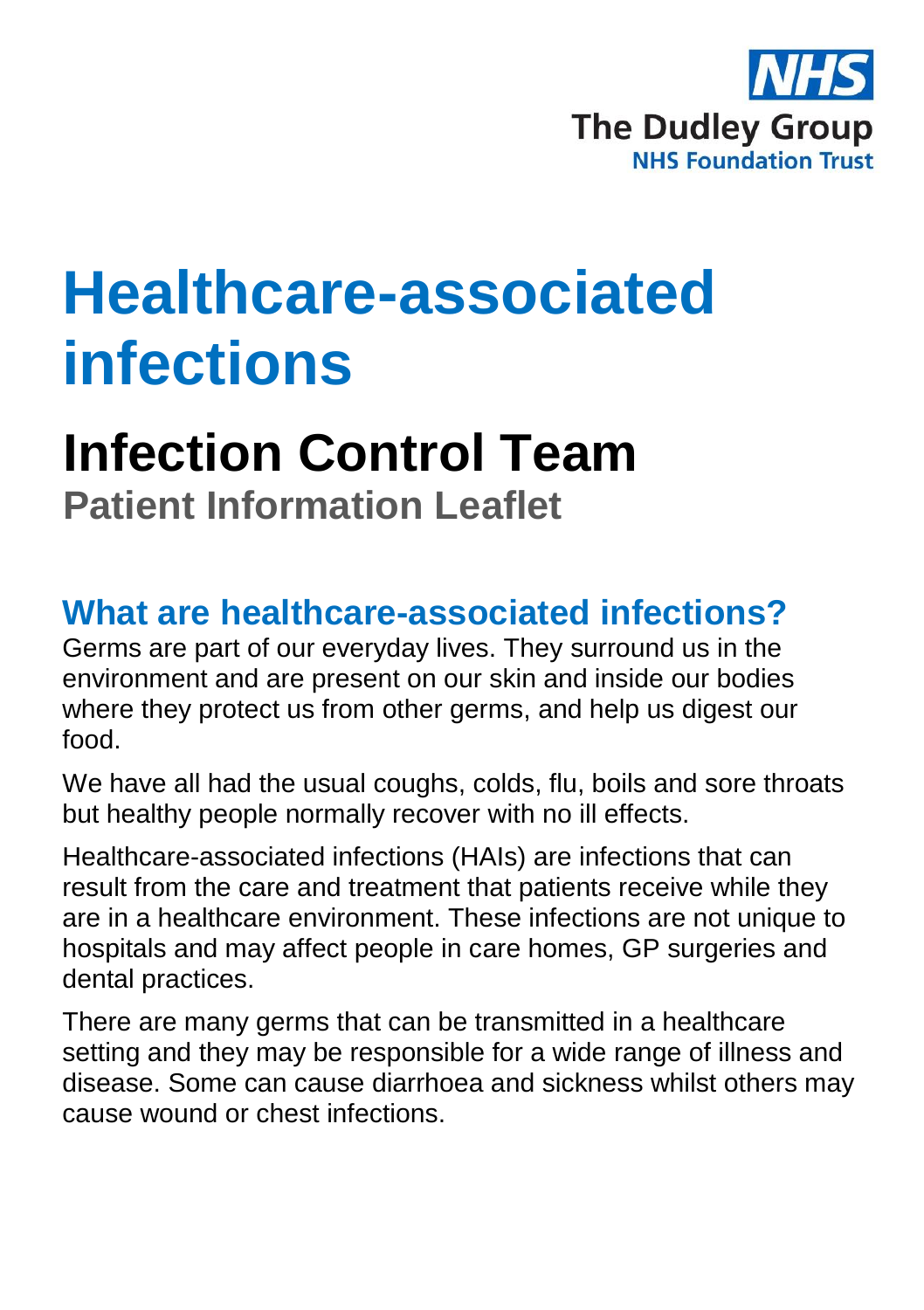People can be more likely to get an infection while they are in hospital if they:

- Are already unwell.
- Have long term health problems.
- Are having surgery.
- Have a catheter.
- Are having intravenous fluids.

The elderly and the young are also more likely to get infections because their immune systems may not be as good.

## **What can we do to reduce the risks?**

The best way we can reduce the risk of germs being passed from person to person is to wash and dry our hands thoroughly.

The Dudley Group NHS Foundation Trust is committed to reducing the risk of infections to staff, patients and visitors:

- Our staff receive training when they first start and updates every year on hand washing, sterile techniques and other infection control issues.
- We have an active hand washing campaign within the Trust to remind everyone to do this.
- Alcohol gel is conveniently placed at the entrance to wards and departments and at the end of patients' beds for everyone to use.
- Patients who are suspected of or who have an infection are usually nursed in side rooms on their own in order to prevent germs being passed onto other vulnerable patients.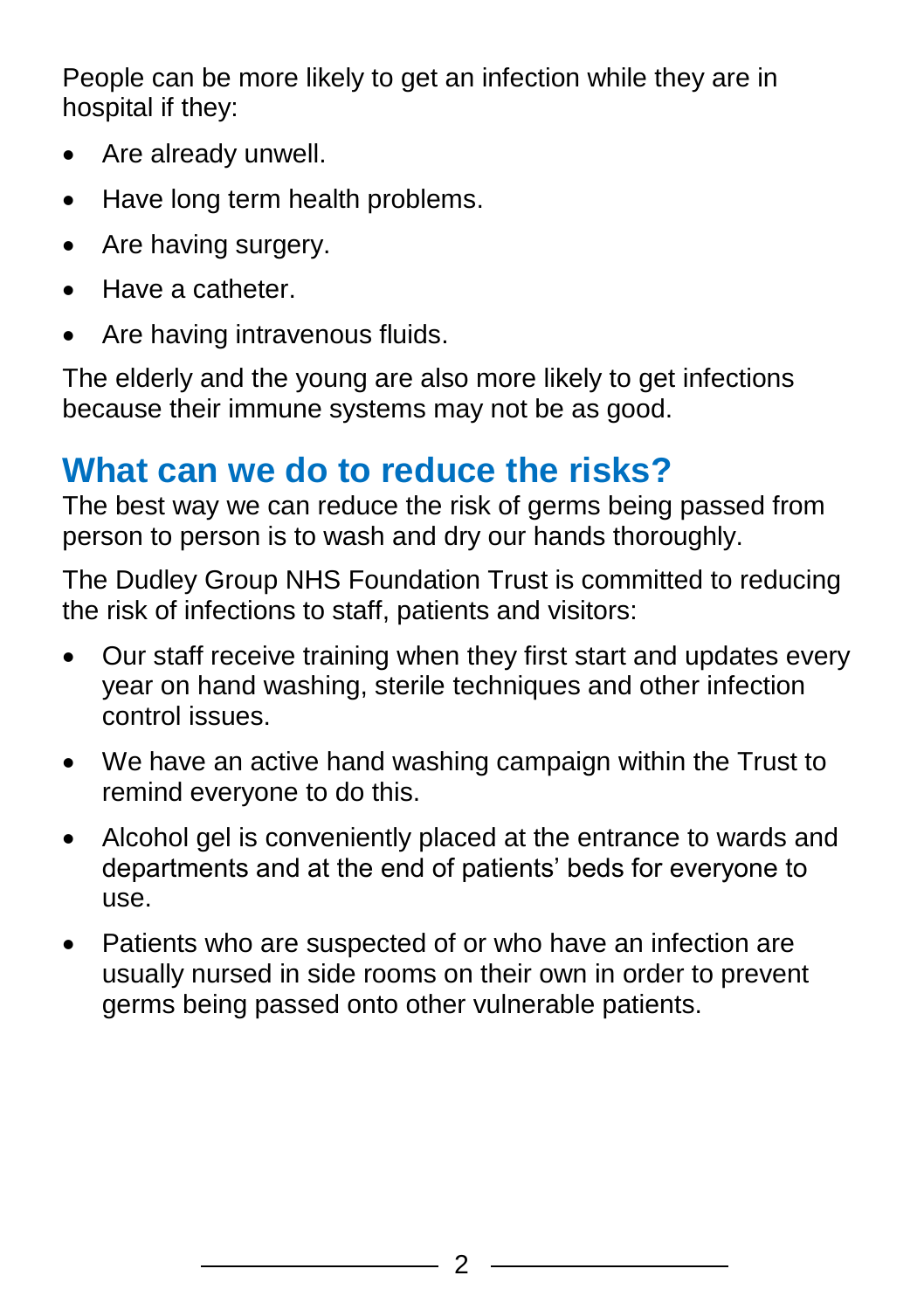### **What should patients do to reduce the risk?**

- Staff should wash their hands before examining you or performing a procedure. Please do not be afraid to check if they have done so.
- Keep your own hands clean.

#### **What should visitors do to reduce the risk?**

To reduce the risk of infections, visitors should not:

- Visit patients when they are feeling unwell or if they have recently had a cold, cough, flu, sickness or diarrhoea.
- Touch any equipment or wound dressings.
- Sit on patient beds.
- Use patient toilets.